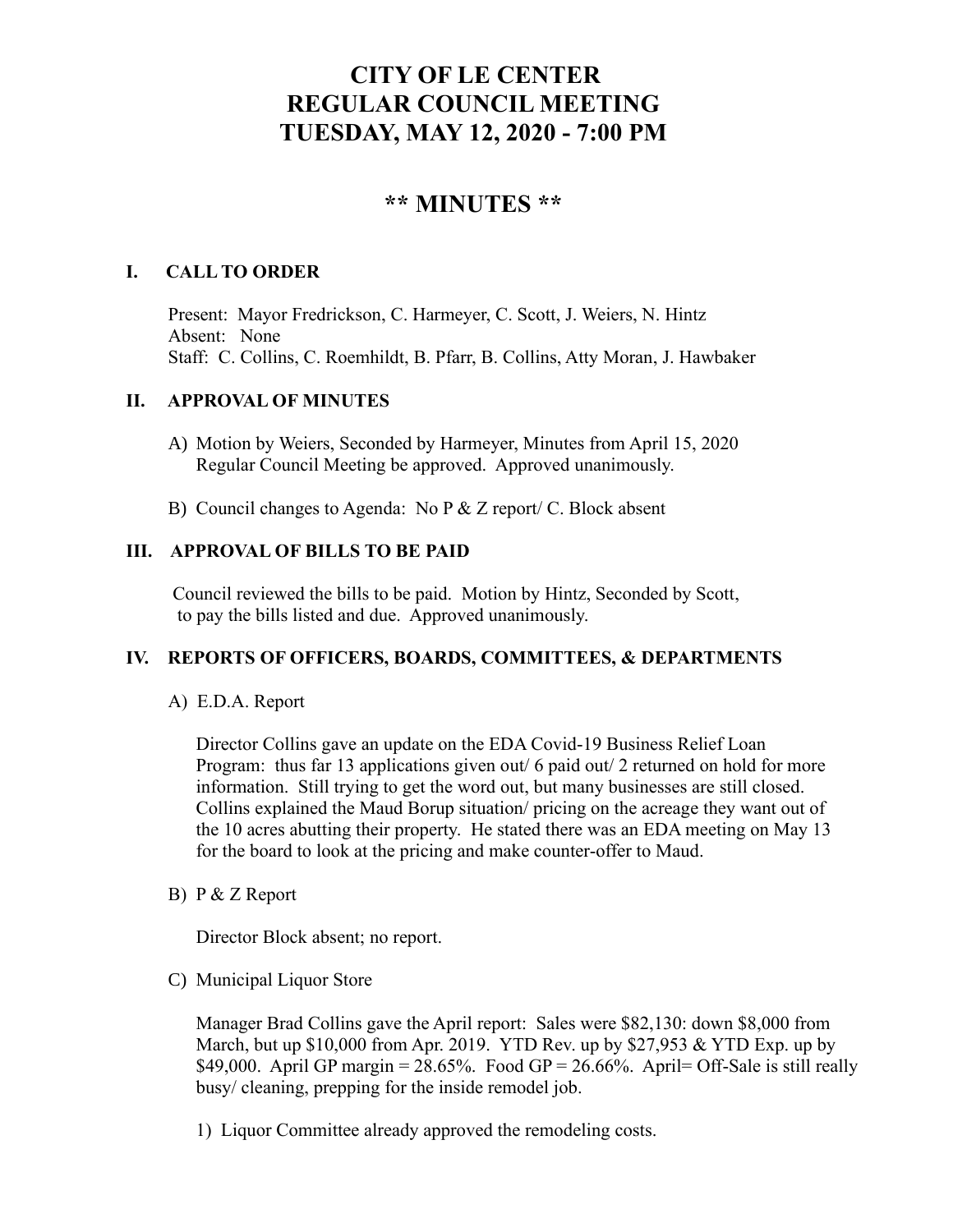- 2) Hazard pay for liquor employees: B. Collins briefly explained the process/ request. Atty Moran, Councilmembers Fredrickson, Scott, & Hintz all spoke. This item was not requested to be on the agenda by the liquor store manager, therefore council generally agreed it was best to table this item.
- D) Police Department

Chief Pfarr reported on the police activities for month of April: 73 calls  $\omega$  3,340 miles patrolled/ total calls down 36%, total miles up 18% for the year. No update on the new squad car from Ford/ public nuisances getting taken care of/ Pfarr and office asst. Tara N. have completed their "Nibbers" training with the county. Golf carts: list of 12 driving around with expired licenses that need to renew; staff will send out letters.

E) Water, Sewer, Streets, Parks Departments

Public Works Supt. Curt Roemhildt reported:

- Parks- LC Lions completed their new roof on North Park pavilion/ started mosquito spraying in the four parks/ pumped the pool water out; ready for repair & new paint job.
- Refuse-Wed. night recycling still really busy/garbage has increased because people are home & cleaning during Covid-19 virus situation.
- Streets- asked by Councilwoman Weiers: can we put a crosswalk at corner of Hwy 99 and So. Cordova Ave. to cross into the fairgrounds? Yes, staff will.
	- 1) Engineer Hawbaker presented sealcoat bids: (2) bids with Pearson Bros. of Hanover the low bidder at \$26,820. Motion by Harmeyer, Seconded by Scott, to award sealcoat project to Pearson Bros. Approved unanimously.
	- 2) Engineer Hawbaker presented mill & overlay bids: (5) bids with M & W Blacktopping of Waterville the low bidder at \$68,295.52. Motion by Harmeyer, Seconded by Hintz, to award mill & overlay project to M & W Blacktopping. Approved unanimously.
- F) Pool Dorothy D.

 Ms. Dinwiddie gave an outline as to what other pools have done so far/ what it will mean if we scrap swim lessons/ what it will mean if we open; the problems  $\&$  issues we may face. Council generally agreed: For Now, we are planning to open, even without lessons if necessary. It will be ready to open on June 1, whether we can or not. We will be in "wait and see" mode for now.

G) Bolton & Menk Engineering

Engineer Hawbaker reported on 2020 Street Project:

 1) Hawbaker reported that Holtmeier Const. stated it would be late July to August before they would start this project, having started other projects first.